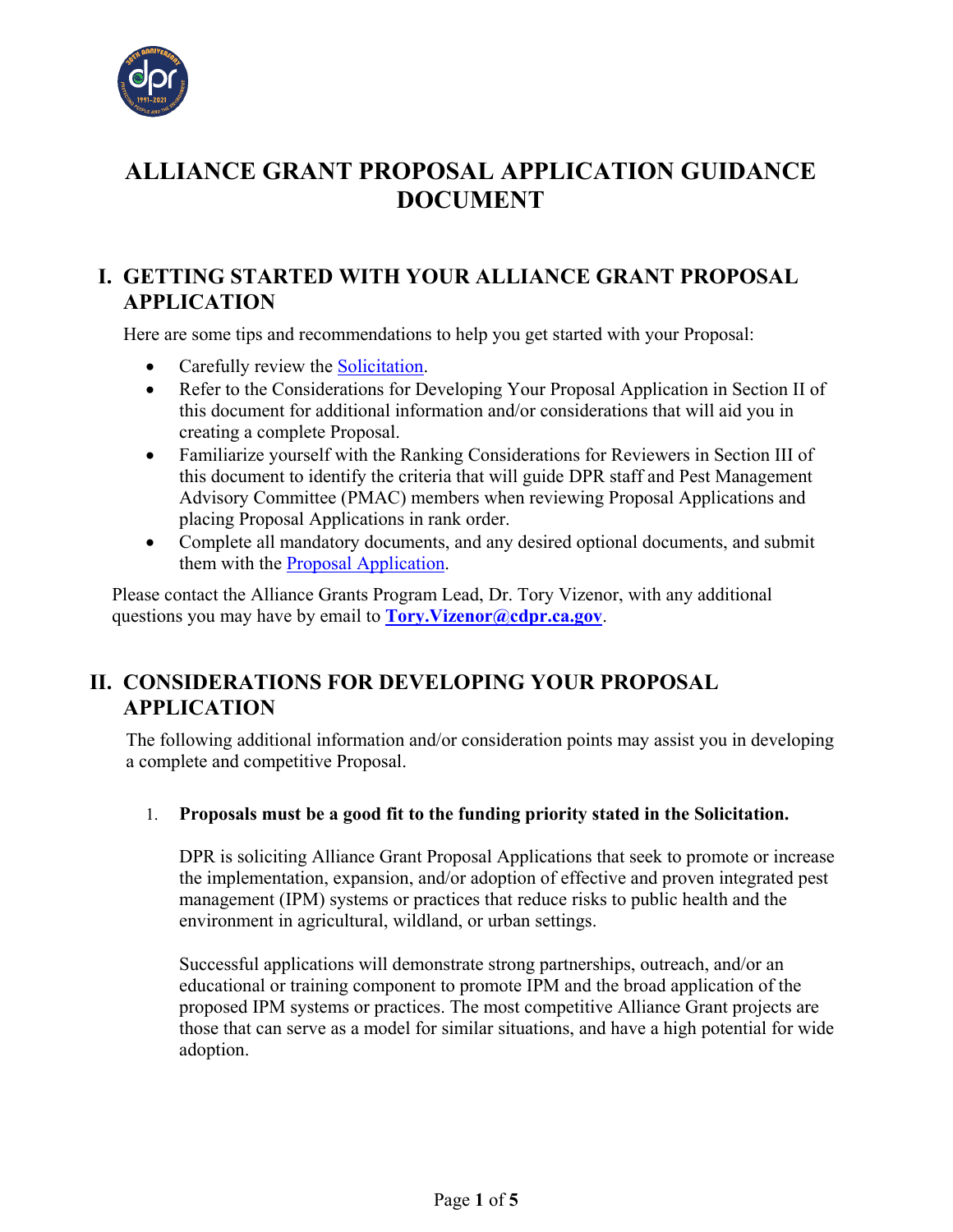The project must not focus primarily on research; however applied research can be a minor component of the overall project. Projects that have any basic research component, or which include substantial amounts of applied research as a major component, are encouraged to apply to DPR's [Research Grants Program.](https://www.cdpr.ca.gov/docs/pestmgt/grants/research/index.htm) For the purposes of this Grant Solicitation, a substantial amount of applied research is defined as the sum of applied research activities comprising more than 25% of Tasks or the Budget (as described in the submitted Scope of Work).

#### 2. **Alliance Team Formation, IPM Adoption, and Implementation**

Assembling an effective Alliance Team is essential to the success of the project. Alliance Team members should include active participants such as: commodity group representatives, growers, academic and private researchers, school district representatives, representatives of public health entities, urban or industry representatives, sustainability or certification programs, non-governmental organizations (NGOs), and other entities with a regional scope. Roles and expectations for each member should be developed, along with the project goals and objectives, to ensure Alliance Team members have a significant stake in the project.

A needs assessment survey can be an efficient and useful way to begin and plan for a new project. It can provide beneficial insights and the results can be used to modify project plans. Depending on the complexity of the project, a needs assessment may be an important first step in planning the project.

The creation of training programs should include time and travel funds for trainers to meet and practice as part of the Statement of Work and Budget. The creation of on-line courses requires experienced online course designers and a realistic estimate of time required. Content must come from those who are "experts" and their costs, if any, must be included in the Statement of Work and Budget.

#### 3. **Ensure the Budget aligns with the work being performed and is fully justified.**

Reviewers sometimes find it difficult to reconcile the amount of money being requested with the work proposed to be performed. In some cases, the amount may seem inadequate; and in others, overestimated. Please be clear and thorough in justifying the project's Budget in the Budget Justification section of the Scope of Work and Budget Information document. Note that DPR cannot fund out-of-state travel.

#### 4. **Ensure all personnel and staff belong to the same organization as the Grantee's Principal Investigator.**

To receive grant funds as personnel, staff must be paid through the same organization as the Principal Investigator (see the Terms and Conditions section of the Grant Agreement template for who can be a Principal Investigator). If staff cannot receive funds through the Principal Investigator's organization, they must instead be listed as Subcontractors.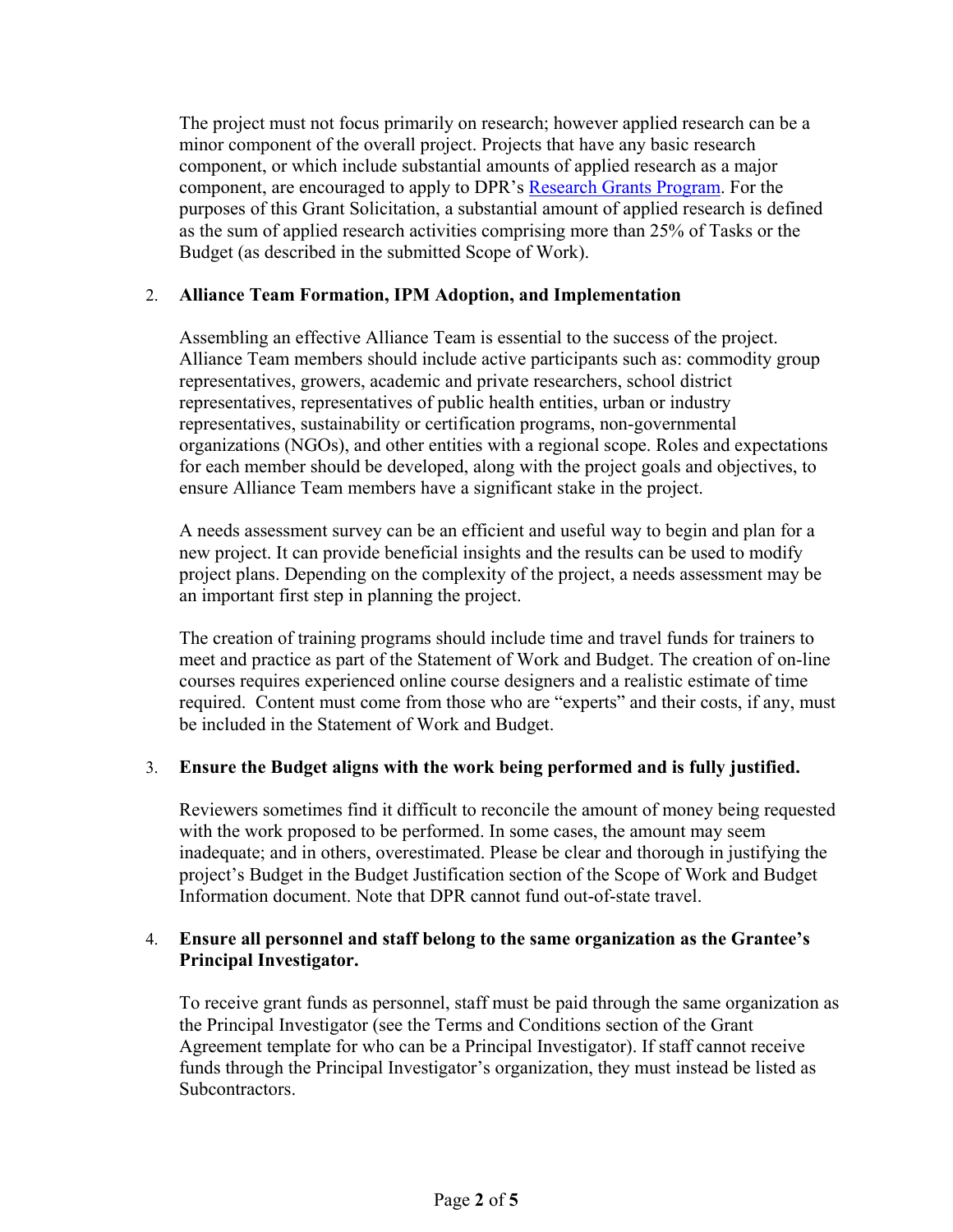University of California/California State University System (UC/CSUS) institutions have internal budgeting procedures that classify some personnel within a Subawardee category. Please note that personnel classification exceptions may exist for federal agencies that establish Research Service Agreements (RSAs) with State cooperative institutions and other colleges or universities for the acquisition of goods and services. Those classifications and exceptions do not pertain to DPR grants.

#### 5. **The proposed project must be a 'stand-alone' project even if it is a component of a larger outreach endeavor.**

If all external aspects of the outreach endeavor were removed, the DPR-funded project must still be able to achieve all Objectives and Deliverables with the amount funded under the grant agreement. Additionally, the project Budget should not contain funds that support activities outside of the described Scope of Work. Please note that this requirement precludes any sources of matching funding.

### 6. **The full text of each key cited reference (limited to a maximum of five references) supporting the proposal's merits, whether the reference is an unpublished report or a published paper, must be provided as a PDF document.**

Key cited documents supporting your Proposal Application are an important way to show the viability of your idea. Key cited documents that show the efficacy of an idea, economic feasibility, and potential value to the public can significantly strengthen a Proposal Application's merits.

## **III. RANKING CONSIDERATIONS FOR REVIEWERS**

The criteria below will be used by DPR staff and the PMAC members when ranking Proposal Applications:

*Question 1 – Benefits to Californians (25 percent weight)*: Is there a need for this project and will the people of California and expected beneficiaries of the IPM systems or practices significantly benefit from the project?

- Does the project align with the Alliance Grant Program's mission to promote or increase the implementation, expansion, and/or adoption of proven and effective integrated pest management systems or practices that reduce risks to public health and the environment in agricultural, wildland, or urban settings through the utilization of an Alliance Team representing state, local, public, private, educational, and other stakeholders?
- Are the pesticides and pests being addressed in the project relevant to concerns of the people of California?
- Will California stakeholders benefit from this project?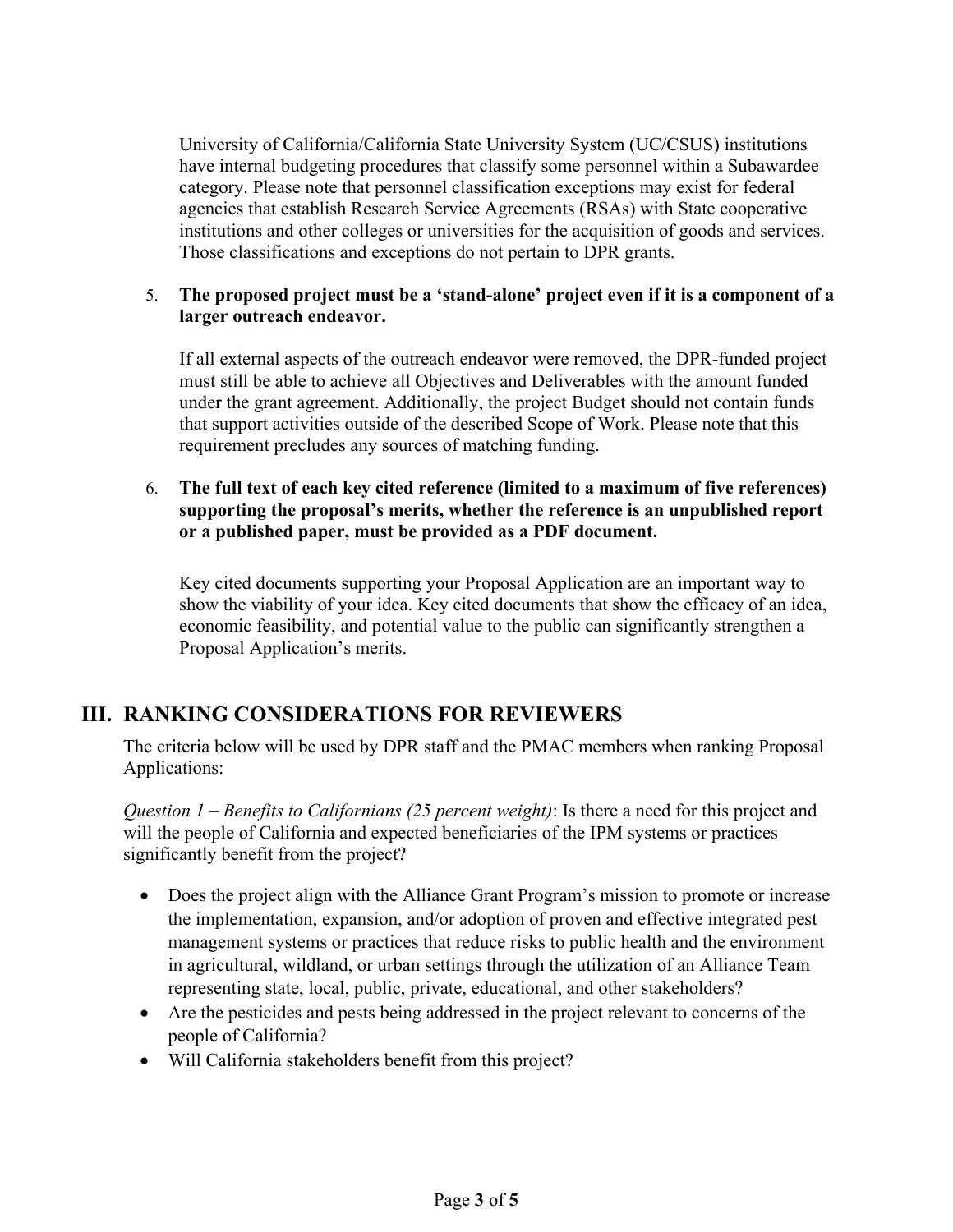- Will implementation, expansion, and/or adoption of the established IPM systems or practices result in a significant reduction in the usage of pesticides of high regulatory concern or considered high-risk?
- Are the specific IPM systems or practices being advocated ready for adoption?
- Has efficacy for the proposed IPM system or practices already been established?
- Do Letters of Support come from people who can attest to the quality or effectiveness of the applicant's similar work?
- Do Letters of Support come from the appropriate people who would be involved in implementing, expanding, and adopting the proposal's goals and objectives?
- Are the risks from current pesticide use practices clearly identified and described?

*Question 2 – IPM Adoption, Alliance Formation, and Implementation (25 percent weight)*: Will this project aid in the implementation, expansion, and/or adoption of established IPM systems or practices?

- Is the project likely to aid in the implementation, expansion, and adoption of established IPM systems or practices and lead to a reduction in public health or environmental risks?
- Are the Alliance Team members, roles, and expectations for the successful completion of the project adequately described?
- Are the Alliance Team members committed to fully completing their portion of the project?
- Are the project Goals and Objectives, and how the Alliance Team will assist in accomplishing these Goals and Objectives, adequately described?
- Are the processes proposed to achieve the project Goals and Objectives, whether by surveys, trainings, on-line courses, etc., adequate and sufficiently identified and described?

*Question 3 – Economic Benefits and Feasibility (25 percent weight)*: Does this project have economic benefits and will it be economically feasible to implement?

- How does the project show economic feasibility?
- What are the economic benefits of the project?
- From an economic standpoint, how do the IPM systems or practices proposed for implementation, expansion, and/or adoption in the Proposal Application compare to others currently available or in use?
- How will the project overcome economic barriers to implementation, expansion, and/or adoption in the relevant agricultural, urban, or wildlands setting?
- Does the project involve collecting cost information on the IPM systems or practices it promotes? If not, is there an acceptable reason?